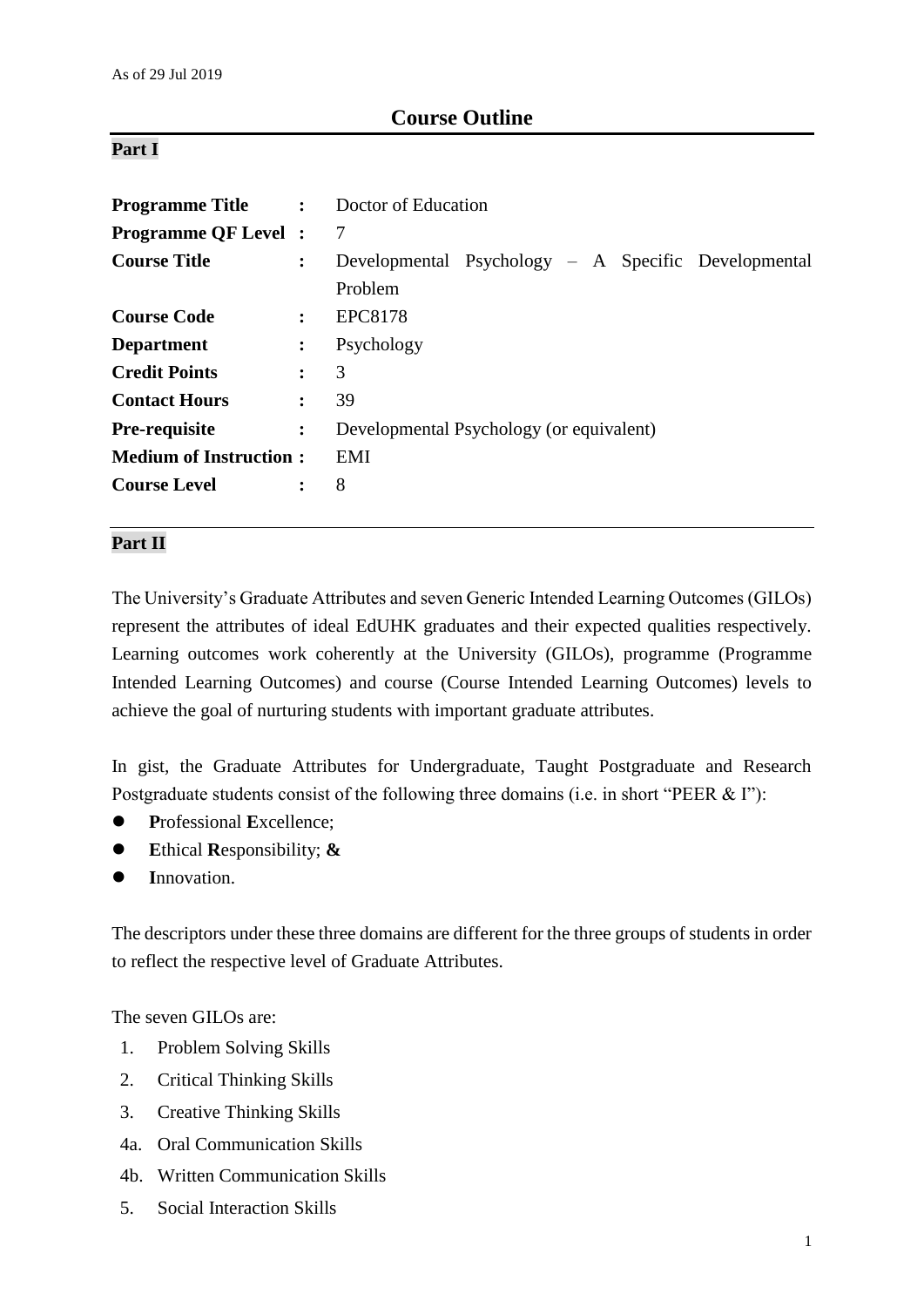- 6. Ethical Decision Making
- 7. Global Perspectives

# **1. Course Synopsis**

The course is designed to strengthen candidates' understanding and skills in applying theoretical knowledge acquired in developmental psychology to a specific developmental problem encountered in the educational setting. Candidates will develop competence in identifying, assessing and addressing issues connected to a specific developmental problem of the candidate's choice through a comprehensive proposal for a research project.

# **2. Course Intended Learning Outcomes (CILOs)**

*Upon completion of this course, students will be able to:*

- $C I L O<sub>1</sub>$  Identify a specific developmental problem of their interest using developmental psychology theories;
- CILO<sup>2</sup> Assess the problem and issues connected with such problem;
- CILO<sup>3</sup> Evaluate and justify the choice of the intervention knowledge and strategies for further application.

| <b>Course Content</b>     | <b>CILOs</b>                  | <b>Suggested Teaching &amp; Learning Activities</b> |  |
|---------------------------|-------------------------------|-----------------------------------------------------|--|
| Development and diversity | C <sub>1</sub> O <sub>1</sub> | Directed study:                                     |  |
| Development and teaching  | $CLLO1-2$                     | blogging and online discussion forum                |  |
| and learning              |                               | questions & answers                                 |  |
| Developmental problems    | $CLLO1-3$                     | peer sharing                                        |  |
| and interventions         |                               | guided research activities                          |  |

## **3. Content, CILOs and Teaching & Learning Activities**

#### **4. Assessment**

| <b>Assessment Tasks</b>                                | Weighting $(\% )$ | <b>CILO</b> |
|--------------------------------------------------------|-------------------|-------------|
| • Oral presentation                                    | 30%               | $CLLO1-3$   |
| As the class progresses, students will be required to  |                   |             |
| individually present their proposed project and lead   |                   |             |
| the discussion. The proposal should encompass a        |                   |             |
| detailed critical literature review of an identified   |                   |             |
| developmental problem and an investigative research    |                   |             |
| design within an educational setting. Additionally,    |                   |             |
| you are encouraged to do a small-scale project to link |                   |             |
| your topic to "the real world".                        |                   |             |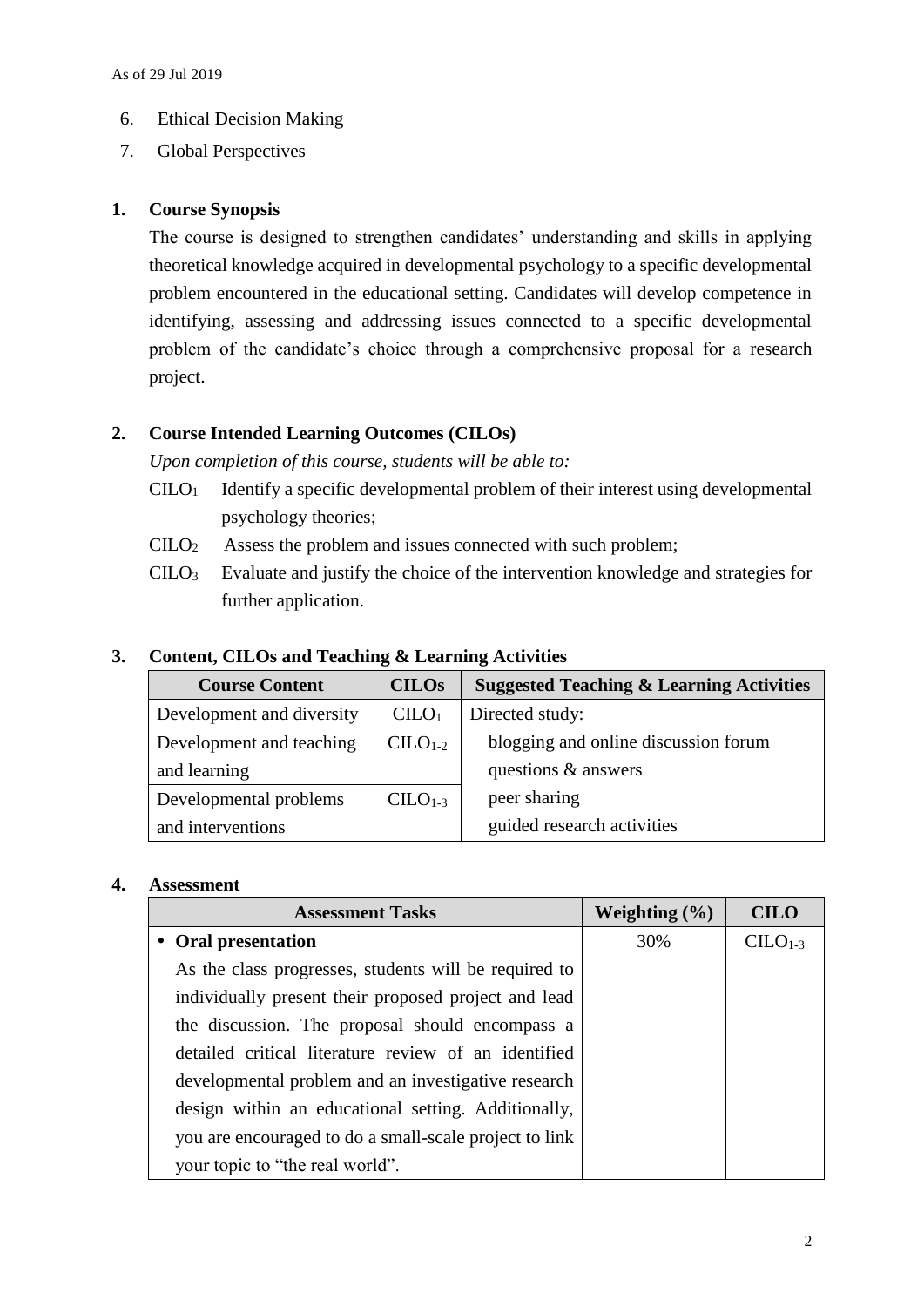| • Written proposal                                  | 70% | $CLLO1-3$ |
|-----------------------------------------------------|-----|-----------|
| You should write a proposal based on the one you    |     |           |
| presented and feedback from the class, or a related |     |           |
| topic. The proposal should be 3000 words in         |     |           |
| maximum excluding appendix and references in        |     |           |
| length, double-spaced, and written in English.      |     |           |

### **5. Required Text(s)**

Nil

### **6. Recommended Readings**

- Feldman, M. (Ed.). (2004). *Early intervention: The essential readings*. Malden, Mass.: Blackwell Pub.
- Iwaniec, D. (2004). *Children who fail to thrive: A practice guide*. Chicester, England; Hoboken, N.J.: John Wiley & Sons.
- Kirk, S. A., Gallagher, J. J., Anastasiow, N. J., & Coleman, M. R. (2014). *Educating exceptional children* (14th ed.). Belmont, CA: Wadsworth Publishing.
- Kroth, R. L., & Edge, D. (2007). *Communicating with parents and families of exceptional children*. Denver, Colorado: Love Pub. Co.
- McGregor, E. (Ed.). (2008). *Autism: An integrated view from neurocognitive, clinical and intervention research*. Malden, Mass: Blackwell Pub.
- Phillipson, S. N. (Ed.). (2007). *Learning diversity in the Chinese classroom: Challenges and practice*. Hong Kong: The Hong Kong University Press.
- Rutherford, R. B. J., Quinn, M. M., & Mathur, S. R. (Eds.). (2004). *Handbook of research in emotional and behavioral disorders*. New York: Guilford Press.
- Stringer, E. T. (2008). *Action research in education* (2<sup>nd</sup> ed.). Upper Saddle River, N.J.: Pearson/Merrill Prentice Hall.

Selected papers from international refereed journals will be recommended during the course.

### **7. Related Web Resources**

- 1. American Psychological Association Division 7: Developmental Psychology <http://ecp.fiu.edu/APA/div7/>
- 2. Open Yale Courses: Introduction to Psychology <http://oyc.yale.edu/psychology/introduction-to-psychology/>
- 3. British Dyslexia Association:<http://www.bdadyslexia.org.uk/>
- 4. British National Institute of Mental Health on Autism: [http://www.nimh.nih.gov/health/topics/autism-spectrum-disorders-pervasive](http://www.nimh.nih.gov/health/topics/autism-spectrum-disorders-pervasive-developmental-disorders/index.shtml)[developmental-disorders/index.shtml](http://www.nimh.nih.gov/health/topics/autism-spectrum-disorders-pervasive-developmental-disorders/index.shtml)